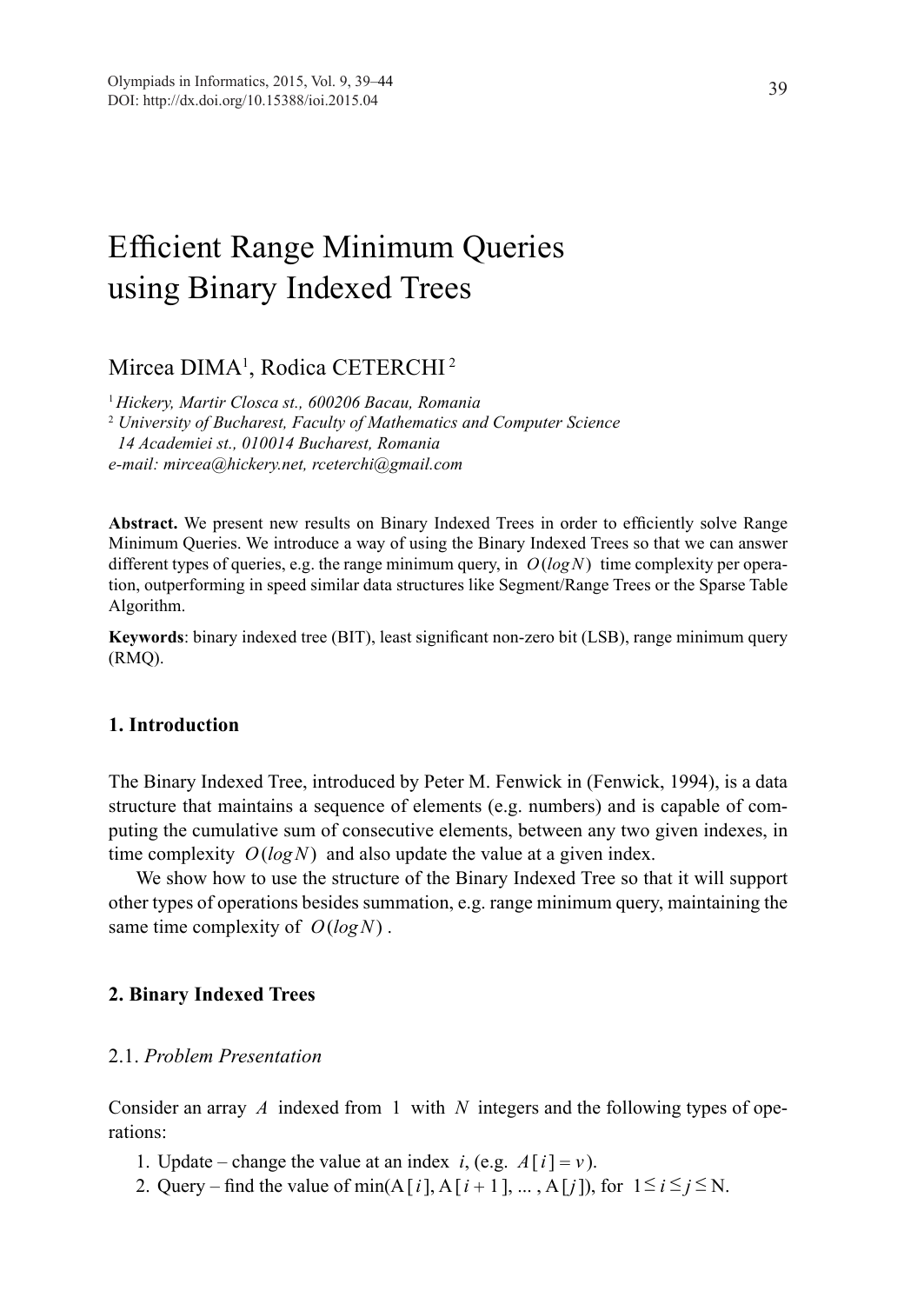The Binary Indexed Tree, as presented by Peter Fenwick, cannot efficiently answer these kinds of queries, because, for determining the sum of *A*[*i* ... *j*], it needs to compute the difference between the sum of the first *j* elements and the sum of the first  $i - 1$  elements.

#### 2.2. *Defining the BIT*

A BIT is not a Binary Tree, the name "Binary Indexed" comes from the fact that the nodes are indexed from 1 to N with labels written in binary, and it uses this binary representation to define the parent node for each node.

BITs are in fact the binomial trees of (Cormen *et al.*, 1990). We construct them inductively, starting with  $B_0$ , a tree with a single node. We will construct two varieties, the *left* and the *right* binomial tree. The *left binomial tree*  $B_{k+1}$  is obtained from two copies of left binomial trees  $B_k$ , by attaching the first of them as the leftmost child of the root of the second one. The *right binomial tree* is obtained in a mirror-like fashion, by attaching the second  $B_k$  as a right child of the root of the first  $B_k$ .

Starting from the array *A*, from its set of indexes, we build a left binomial tree BIT1 (Fig. 2.1) and a right binomial tree BIT2 (Fig. 2.2).

The binomial tree  $B_k$  (either left or right) has precisely  $2^k$  nodes and height k. If we write the array indexes in binary, in the left binomial tree BIT1 we have *parent* ( $i$ ) =  $i + 2^{LSB(i)}$ , and in the right binomial tree BIT2 we have *parent* (*i*) =  $i - 2^{LSB(i)}$ . This enables us to climb up either tree in *O*(*logN*).

Each node will keep aggregated data for all the nodes in its subtree. For instance in the first tree (Fig. 2.1) node 12 keeps the minimum value of nodes 9, 10, 11 and 12 which is the subarray  $A[9 \dots 12]$ . Similarly, in the second tree (Fig. 2.2) node 12 keeps the minimum value the subarray  $A[12 \dots 15]$ .

Since the parent of a node can be computed with a formula, we can store the trees in two arrays:

1. BIT1  $[i]$  = minimum value of subarray  $A[i - 2^{LSB(i)} + 1, i]$ .

2. BIT2  $[i]$  = minimum value of subarray  $A[i, i + 2^{LSB(i)} - 1]$ .

Computing these two arrays can be done in  $O(N)$  with a bottom-up algorithm. Let us consider the following array *A* with 15 positive integers:

|  |  |  |  |  | $i$   1 2 3 4 5 6 7 8 9 10 11 12 13 14 15 |  |  |  |
|--|--|--|--|--|-------------------------------------------|--|--|--|
|  |  |  |  |  | $A_i$ 1 0 2 1 1 3 0 4 2 5 2 2 3 1 0       |  |  |  |

You can see below how we computed the data stored in node 12:

 $BIT1[12] = min(A[9], A[10], A[11], A[12]) = min(2, 5, 2, 2) = 2$ 

 $BIT2[12] = min(A[12], A[13], A[14], A[15]) = min(2, 3, 1, 0) = 0$ 

In the following figures Fig. 1 and Fig. 2, the number inside a node is the index associated with that node. The number below the node is the aggregated minimum value of its subtree.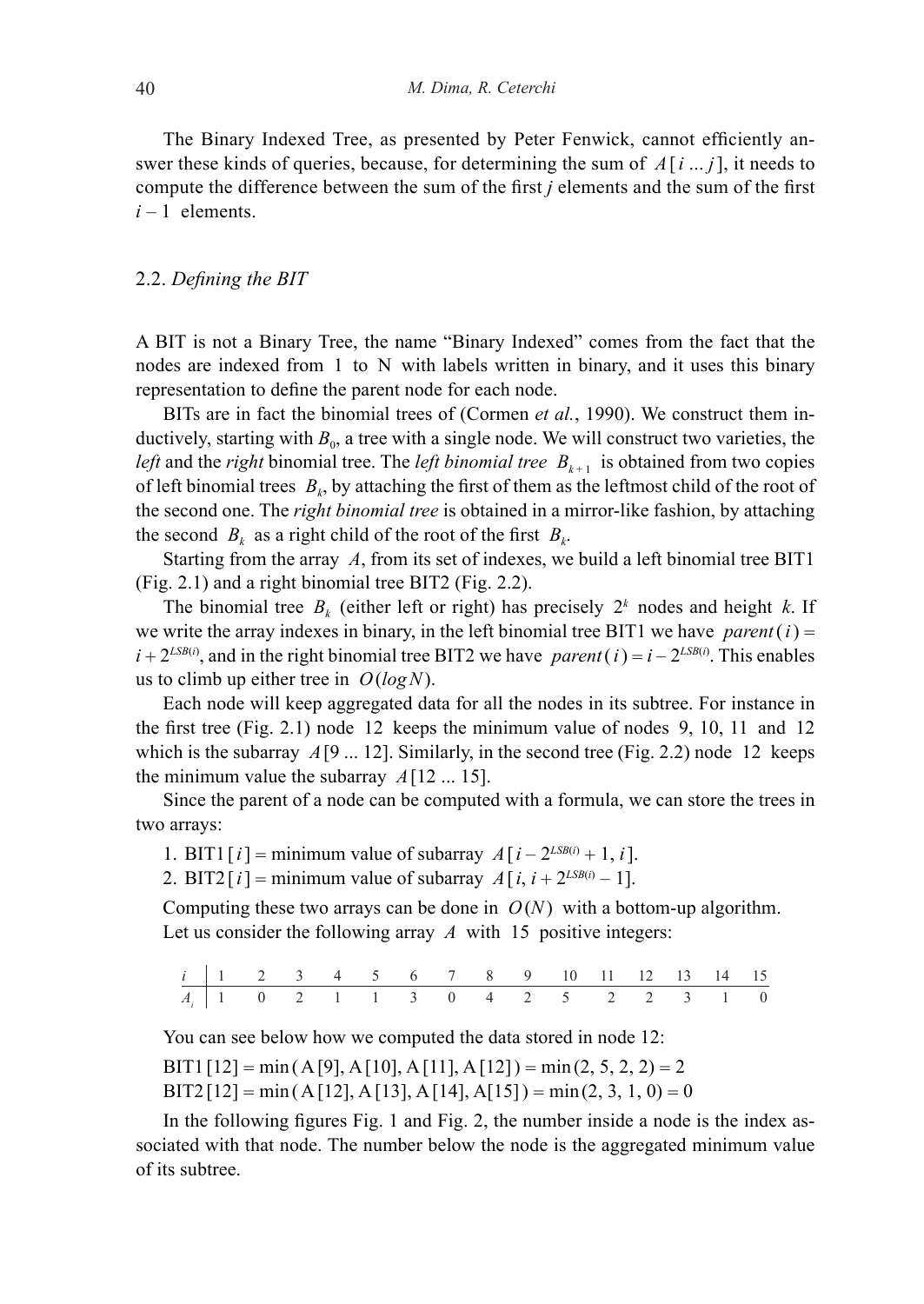

Fig. 2.1 Binomial Tree corresponding to BIT1 (node 16 is fictive) (Fenwick, 1994).



Fig. 2.2 Binomial Tree corresponding to BIT2 (node 0 is fictive) (Fenwick, 1994).

We shall exemplify the Least Significant Bit for better understanding:  $LSB(216) = LSB(11011000) = 00001000 = 8$  because there are 3 zeros at the end.

#### 2.3. *Query operation*

For two given indexes *i* and *j* of the array  $1 \le i \le j \le N$ , we want to answer the question: What is the minimum value among  $A[i], A[i+1], \ldots, A[i]$ ?

We start from node *i* in the first tree (Fig. 2.1) and climb the tree through its parent as long as the node index is less than or equal to *j*. We do the same thing in the second tree starting from node *j* and climbing the tree through the parent. In both cases we reach the same node and it splits  $A[i \dots j]$  in subarrays that are found either in BIT1, BIT2 or the value of the common stop node.

Let us exemplify by doing the query operation for the subarray *A*[5 ... 13].

We start from node 5 and we climb the first tree (Fig. 2.1) while the current node's index is less than or equal to 13. We stop at node 8 because the next node, the parent of 8, is 16 which is greater than 13 and contains in its subtree the nodes 14, 15 and 16 which are not included in our subarray  $A[5 \dots 13]$ . So far we passed by the nodes 5, 6 and 8. We take the minimum values corresponding to nodes 5 and 6 from the second tree found in BIT2. Looking in Fig. 2.2, node 5 keeps the minimum value for *A*[5] and node 6 keeps the minimum value for *A*[6 ... 7].

Similarly, we start from node 13 and climb the second tree (Fig. 2.2), passing by nodes 13, 12 and 8. We take the minimum values corresponding to nodes 13 and 12 from the first tree. Looking in Fig. 2.1, node 12 keeps the minimum value for *A*[9 ... 12] and node 13 keeps the minimum value for *A*[13].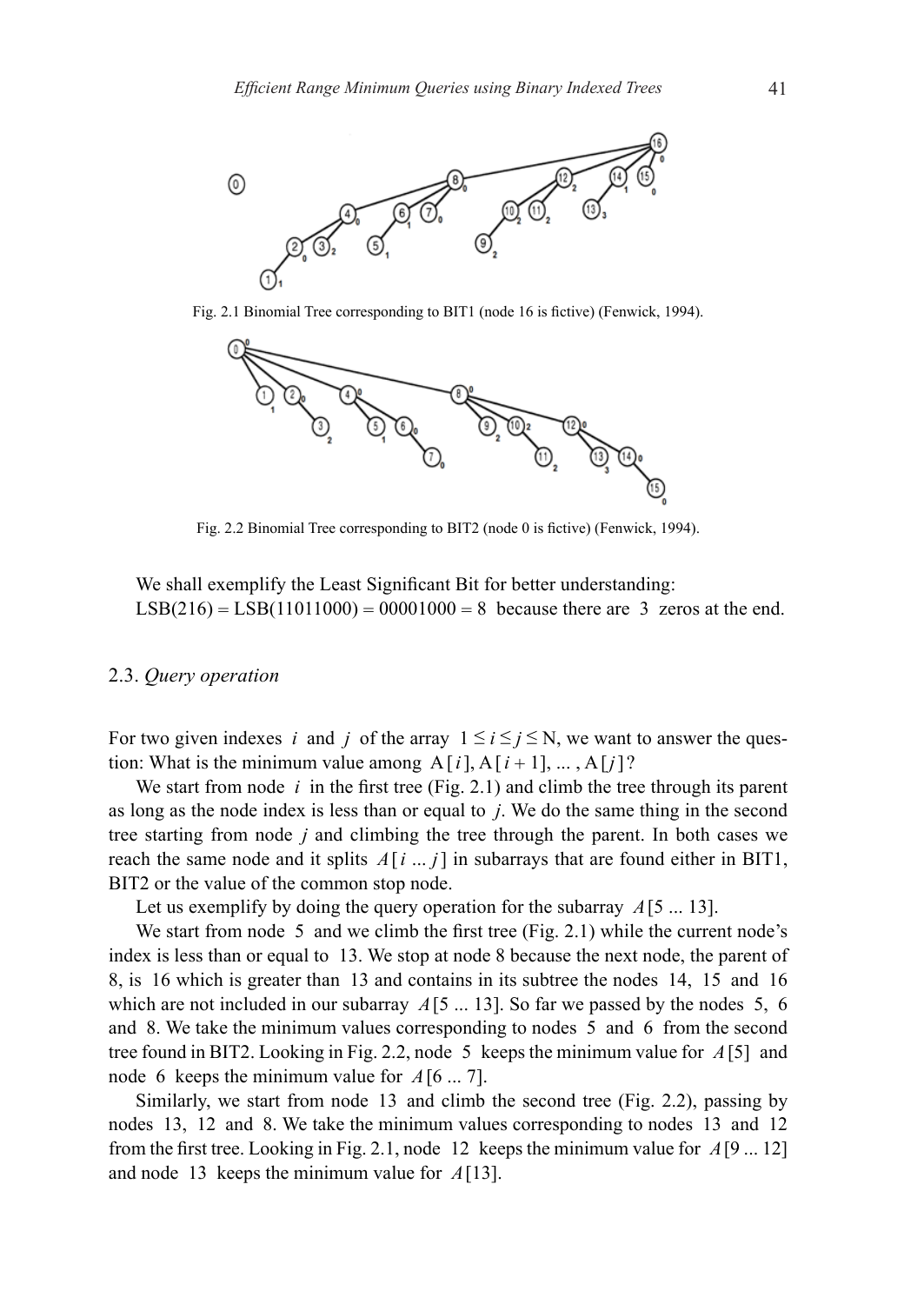We can observe that  $A[5 \dots 13]$  is now partitioned in the following subarrays:

*A*[5 ... 5], *A*[6 ... 7], *A*[8], *A*[9 ... 12], *A*[13].

An important thing is that we get to the same node 8 for both traversals. We prove this happens every time:

Consider the subarray  $A[i]$  ... *j* we want to make the query on. We know that  $i < j$ and, because the order on integers is the same as the lexicographic order on their binary representation, we can write the indexes in binary like this (we consider that the indexes can be represented with *n* bits and  $p + 1$  is the first bit on which *i* and *j* differ):

$$
i = c_1 c_2 \dots c_p 0 i_{p+2} \dots i_n
$$

$$
j = c_1 c_2 \dots c_p 1 j_{p+2} \dots j_n
$$

When we iteratively add  $2^{LSB}$  to *i* we will get at some point to  $k = c_1 c_2 ... c_n 10 ... 0$ and if we iteratively subtract  $2^{LSB}$  from *j* we will get to the same *k*. This is the common node where we stop.

Because the query climbs the two trees by following the parent link and because the height of a binomial tree with  $2<sup>K</sup>$  nodes is  $K$ , the time complexity of the query operation for a subarray is  $O(logN)$  where *N* is the size of the subarray.

#### 2.4. *Update Operation*

Suppose we need to update the array at index *p* with the value *v*  $(A[p] = v)$ .

We have to update all the tree nodes that have  $p$  in their subtree. We start from node *p* in the first tree (Fig. 2.1) and climb the tree until we reach the root (an index greater than  $N$ ). For each node  $i$  we pass by, we consider its associated interval that defines its subtree:  $[i - 2^{LSB(i)} + 1, i]$  (e.g. [9,12] is the associated interval of node 12). We can observe that the generated intervals include the index *p* because the parent's subtree expands and includes the node's subtree.

We want to update the minimum value of the associated interval of a node, be it  $[x, y]$ , where  $y = x + 2^{LSB(x)} - 1$ . If the minimum value of that interval is at an index *q*,  $x \leq q \leq y$ , different from p, then we update the interval by taking the minimum value between *v* and  $A[q]$ . If the minimum value is at index *p*, then we have to take the minimum values of intervals  $[x, p-1]$  and  $[p+1, y]$ .

If we compute the minimum values using two queries, the time complexity of the update will be  $O(log^2N)$ .

We make the following observation: when we generate the associated intervals of the nodes we pass by, we can cover the whole interval  $[p+1, y]$  by starting from node  $p+1$  and climbing the first tree (Fig. 2.1). So instead of doing a query for every node we update, we compute the results of the queries on the fly by climbing the tree once.

Analogously, we can update all the intervals of the form  $[x, p-1]$  by starting from node  $p-1$  and climbing the second tree (Fig. 2.2). The same algorithm is applied for updating both trees.

Since we are climbing each tree three times and the height of a binomial tree with  $2<sup>K</sup>$ nodes is *K*, the amortized time complexity of the Update operation is  $O(logN)$ .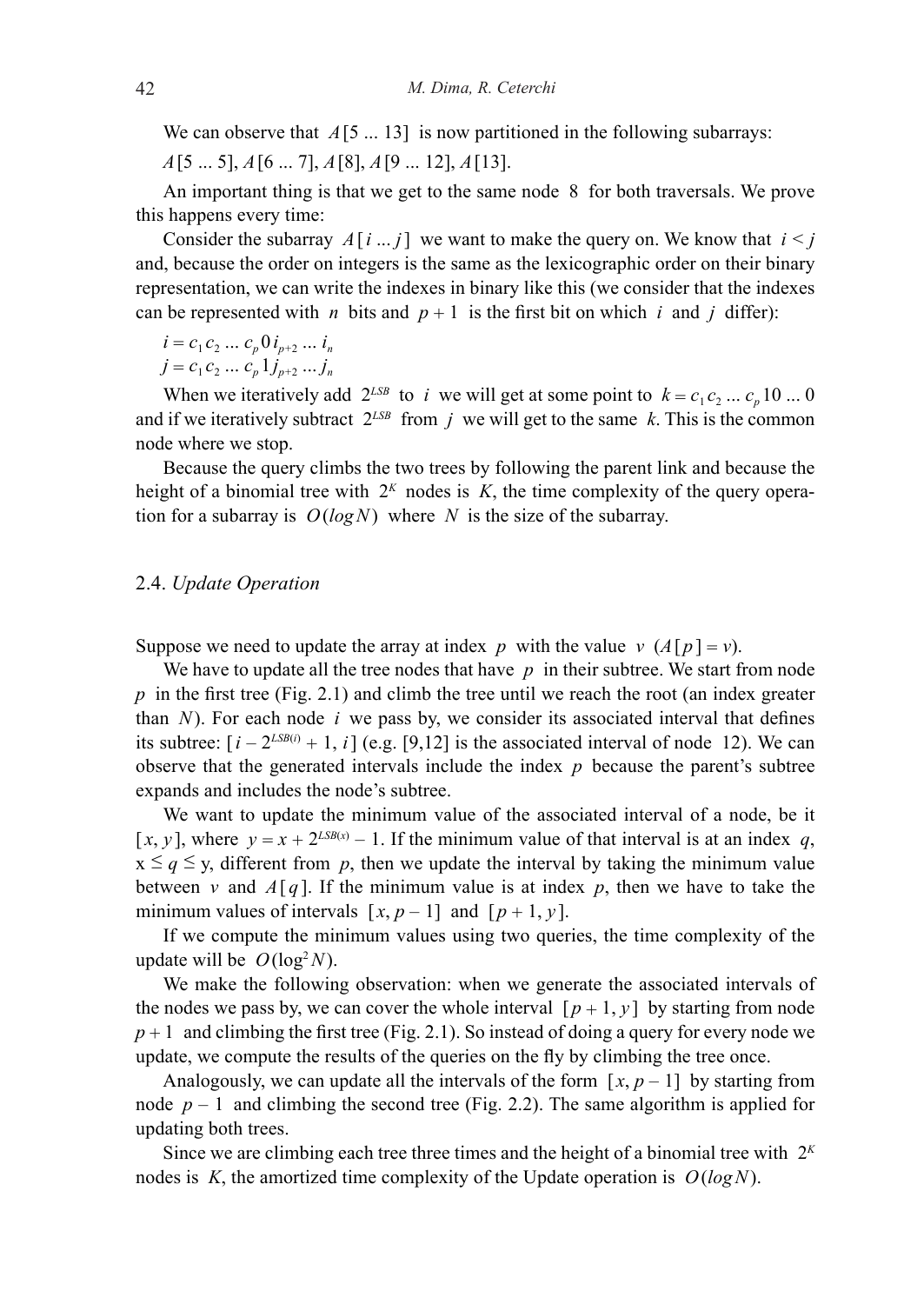#### 2.5. *Experiments and Results*

We wanted to find out how the Binary Indexed Tree compares to a similar data structure called Segment Tree (also known as Range Tree), since it supports both update and query operations in the same time complexity of *O*(*logN*).

We implemented these two data structures in C++ and ran them on a 3.5 GHz Intel Xeon-Haswell server with 8 GB of RAM on Ubuntu 14 operating system with gcc 4.8 compiler.

The initial array had 100K random integers and we ran 10M random updates and 10M random queries. In Table 1 is what we found (times are in seconds):

While there is not a big difference on the Build step, we see a 47% reduced time for updates and 77% reduced time on queries.

# **3. Conclusions**

In the current paper we intended to adapt the Binary Indexed Tree so that we can solve different types of operations, using as an example the Range Minimum Query problem, and maintaining the original time complexity of  $O(log N)$ . The RMO can be solved using a Segment Tree or other data structures like quadtree, but the Binary Indexed Tree proved to be 2–4 times faster in practice due to its simple iterative implementation.

Due to the structure of the Binary Indexed Tree, it can be extended in multithreading and distributed environments obtaining  $O(log(logN))$  time complexities per operations (Elhabashy *et al.*, 2009). Also the data can be distributed among multiple nodes. This data structure can be used as indexes for databases in a distributed manner.

In conclusion, the Binary Indexed Tree has the following advantages:

- Is faster than other data structures that allow the same types of operations.
- Can be adapted for a large number of distinct operations: sum, minimum, maximum, greatest common divisor (gcd), greatest common factor (gcf), etc.
- Can be extended on multi-core and distributed platforms.

#### **Acknowledgements**

We thank dr. Florin Manea from the University of Bucharest and the University of Kiel for fruitful discussions and insightful comments on the topic of this paper.

| Table 1               |                           |                          |  |  |  |  |  |
|-----------------------|---------------------------|--------------------------|--|--|--|--|--|
| <b>Operation Type</b> | Segment (Range) Tree time | Binary Indexed Tree time |  |  |  |  |  |
| Build 100K array      | 0.0009 s                  | 0.0006 s                 |  |  |  |  |  |
| 10M Updates           | $1.274$ s                 | 0.672 s                  |  |  |  |  |  |
| 10M Queries           | 2.397 s                   | $0.551$ s                |  |  |  |  |  |